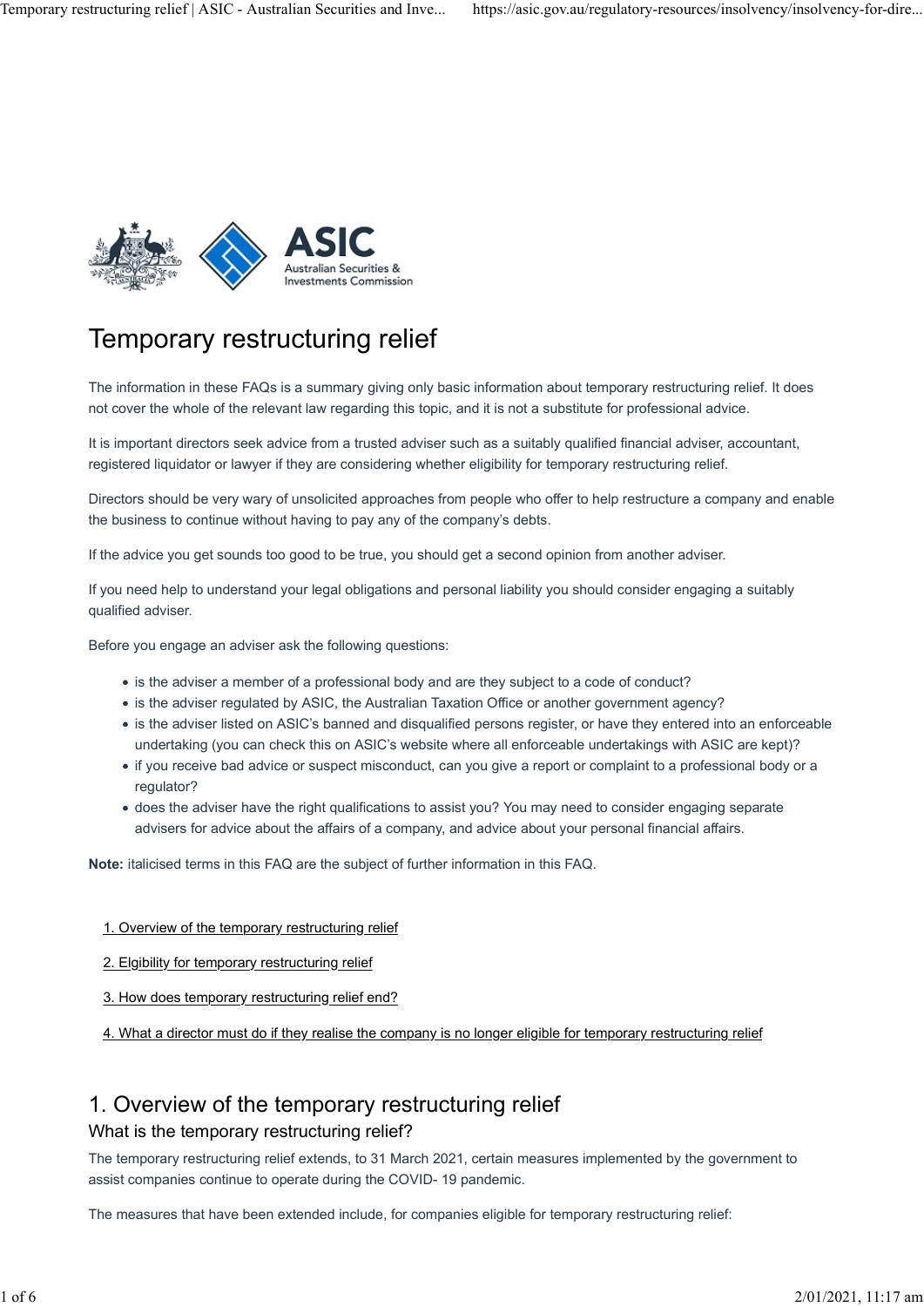- a. increasing the amount that must be owed to a creditor from \$2,000 to \$20,000 before the creditor can issue a statutory demand for payment on the company; Temporary restructuring relief | ASIC - Australian Securities and Inve... https://asic.gov.au/regulatory-resources/insolvency/insolvency-for-dire...<br>a. increasing the amount that must be owed to a creditor from \$2,000 to \$
	- b. increasing the time a company has to respond to a statutory demand from 21 days to 6 months; and
	- c. providing a director with a temporary safe harbour from personal liability for insolvent trading for debts incurred in the ordinary course of business before any appointment of an administrator or liquidator of the company during the period of safe harbour protection.

### When is the temporary restructuring relief available?

Directors must act before 31 March 2021 if they wish to access the temporary restructuring relief. Further information on accessing the temporary restructuring relief is provided in these FAQs.

### How does my company access temporary restructuring relief?

A company can access temporary restructuring relief if, during the period 1 January 2021 to 31 March 2021, the company directors:

- make the required declaration about the company's eligibility for temporary restructuring relief; and
- publish notice of the making of the declaration on the Published Notices Website.

To ensure the temporary restructuring relief does not cease, directors must also give ASIC a copy of their declaration no later than 5 business days after it is made. Further information on accessing the temporary restructuring relief is provided in these FAQs

### When does the period of temporary relief begin?

The period of relief only begins when the directors have made a declaration about the company's eligibility for temporary restructuring relief and published notice of making the declaration on the Published Notices Website.

So, if the directors do not make the declaration and publish the notice until (say) 21 January 2021, the company is not be eligible for temporary restructuring relief for the period 1 January 2021 to 20 January 2021. This means the safe harbour from personal liability for directors incurring debts in the ordinary course of business is not available for the directors between 1 January 2021 and 20 January 2021, and the increased thresholds and time periods for statutory demands does not apply during that period.

To ensure the temporary restructuring relief does not cease, directors must also give ASIC a copy of their declaration no later than 5 business days after it is made.

### How long does the temporary restructuring relief last?

The temporary restructuring relief lasts for an initial period of three months after a declaration is made and notice of the declaration is first published on the Published Notices Website.

The initial temporary restructuring relief period can be extended for a further one month in some circumstances. Further information on extending the initial relief period is provided in these FAQs.

If not extended, the declaration will expire after the initial three-month period.

### Can the period of temporary restructuring relief be extended?

Yes.

A company may extend the period of temporary relief if, before the initial three-month relief period expires, they:

- a. continue to have reasonable grounds to believe:
	- i. the company is insolvent, or likely to become insolvent;
	- ii. the company has resolved that a restructuring practitioner for the company should be appointed;
	- iii. there is no external administrator appointed to the company (an external administrator includes a liquidator or provisional liquidator, administrator or administrator of a deed of company arrangement, or either another restructuring practitioner or restructuring practitioner for a restructuring plan made the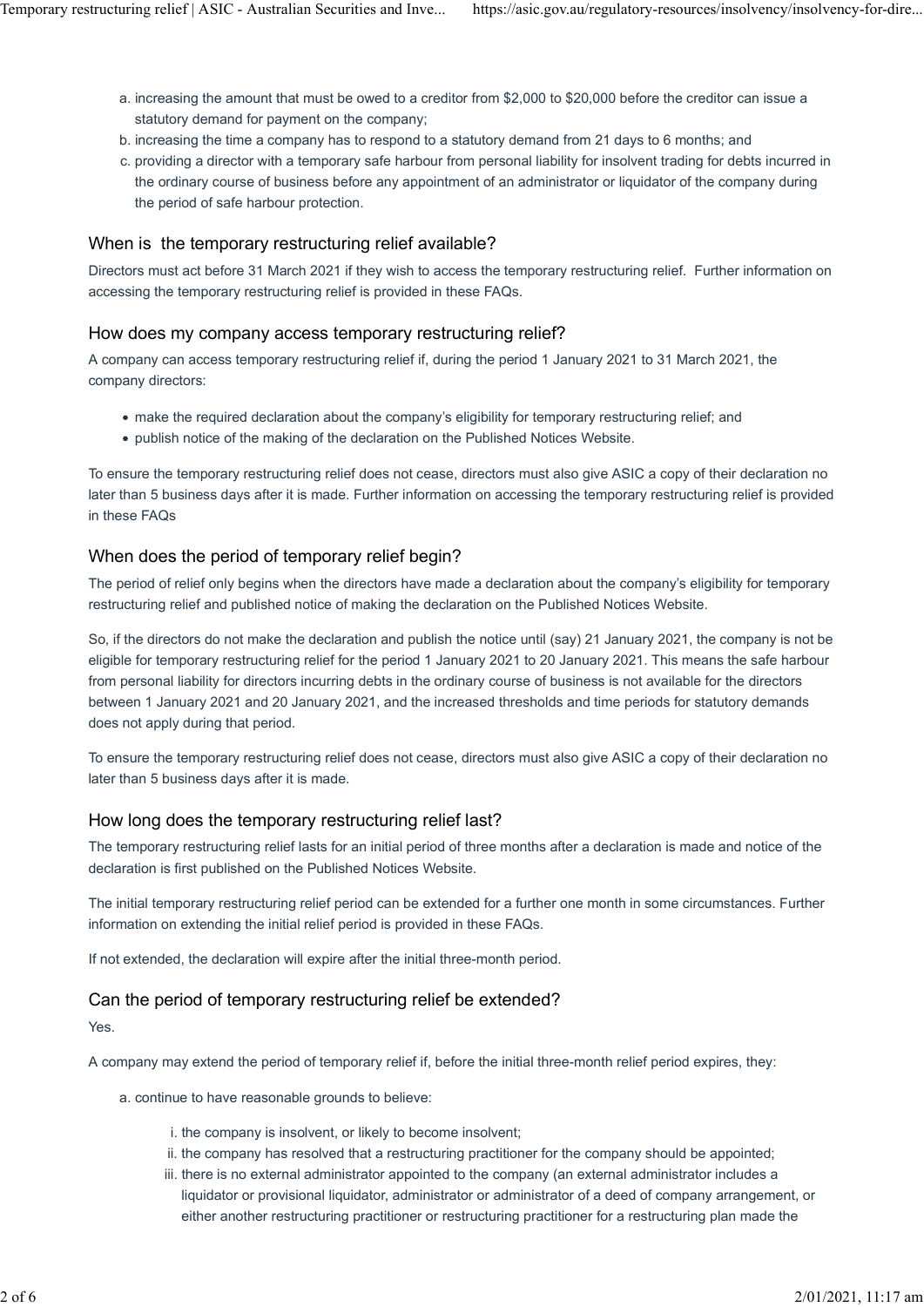company); and

- b. have taken all reasonable steps to appoint a restructuring practitioner but have been unable to do so; and
- c. make a further declaration about the company's eligibility for temporary restructuring relief; and
- d. publish a notice on the Published Notices Website that the company has made a further declaration no later than two weeks before the initial three-month relief period expires; and
- e. give a copy of the further declaration with ASIC no later than 5 business days after publishing the notice on the Published Notices Website.

### Does it cost anything to access the temporary restructuring relief?

No. There are no application fees or other fees to access the temporary restructuring relief.

The company may incur costs in seeking advice from a trusted adviser such as a financial adviser, accountant, registered liquidator or lawyer.

### 2. Eligibility for temporary restructuring relief

### Is my company eligible for temporary restructuring relief?

A company is eligible for temporary restructuring relief if:

- a. the directors make a declaration (and publish notice of the declaration on the Published Notices Website) that there are reasonable grounds for the directors to believe that:
	- i. the company is insolvent, or likely to become insolvent before the declaration expires; and
	- ii. the eligibility criteria for restructuring would be met if a restructuring practitioner were appointed on the day the declaration is published on the Published Notices Website, or on any day after that on which the declaration has not expired; and
	- iii. the board has resolved that a restructuring practitioner for the company should be appointed; and
	- iv. there is no external administrator appointed to the company (i.e there is no current appointment of a liquidator or provisional liquidator, administrator or administrator of a deed of company arrangement, or either another restructuring practitioner or restructuring practitioner for a restructuring plan made the company); and
- b. the declaration described at a) above has not expired; and
- c. the company has not otherwise ceased to be eligible for temporary restructuring relief; and
- d. the company has not previously been eligible for temporary restructuring relief that has ceased.

### The directors must make a declaration about meeting the eligibility criteria for restructuring  $$ what is the eligibility criteria?

The eligibility criteria for restructuring is, on the day on which a restructuring practitioner for the company is appointed:

- a. the total liabilities of the company do not exceed \$1 million, with liabilities calculated based on any liability to pay an admissible debt or claim;
- b. no person who is a director of the company, or who has been a director the company within the 12 months before the appointment of the restructuring practitioner, has been a director of another company that has been under restructuring or subject to the simplified liquidation process within the period of the preceding 7 years. This criterion does not apply to:
	- i. a related body corporate (Company A) of the company (Company B), if Company A is under restructuring and a restructuring practitioner was appointed no more than 20 business days before the day on which the eligibility criteria for Company B is to be met; or
	- ii. a related body corporate (Company A) of the company (Company B) if Company A began to follow the simplified liquidation process no more than 20 business days before the day on which the eligibility criteria for Company B is to be met.
- c. the company has not been under restructuring or subject of a simplified liquidation process within the preceding 7 years.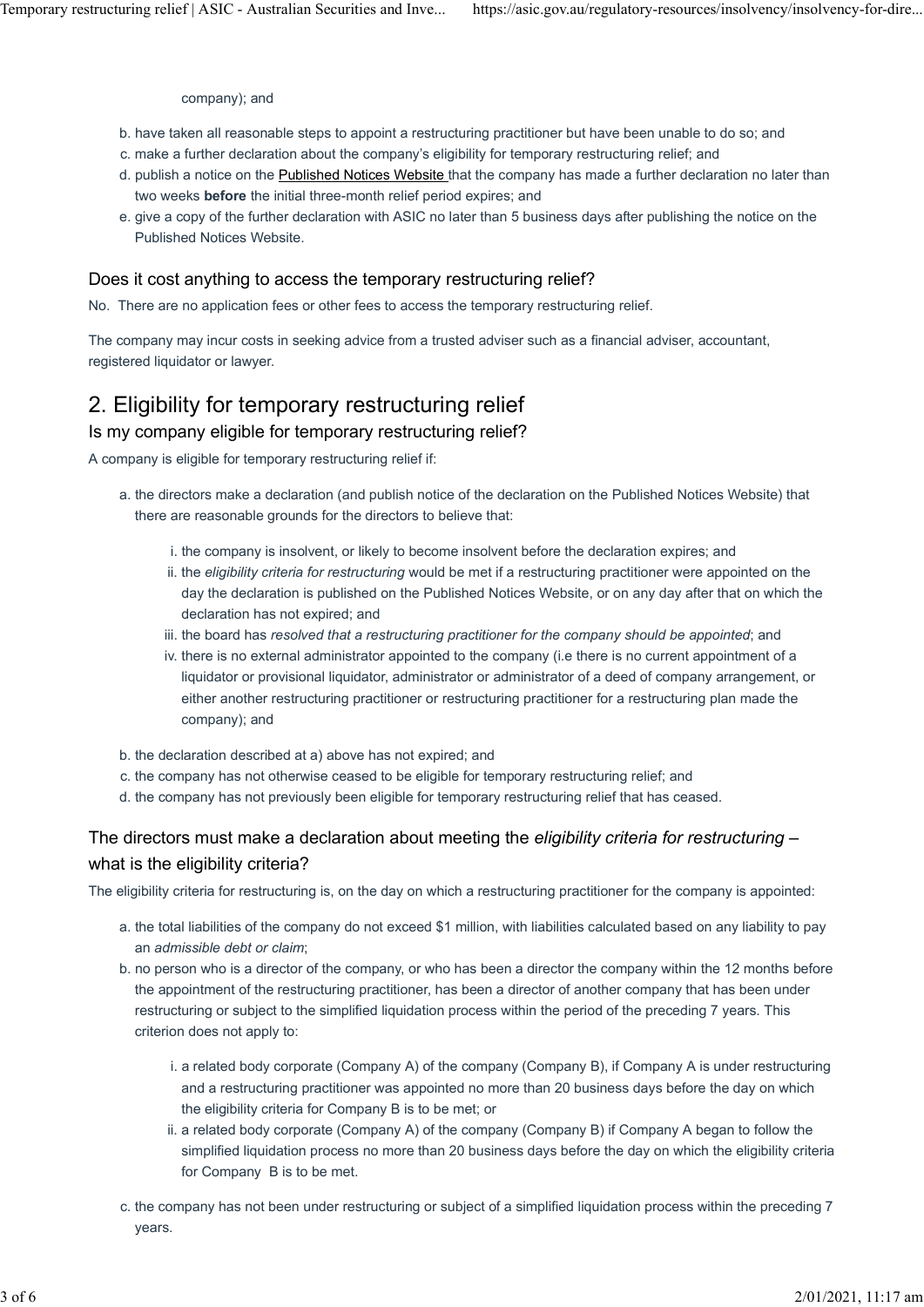# When can a company appoint a restructuring practitioner? Temporary restructuring relief | ASIC - Australian Securities and Inve... https://asic.gov.au/regulatory-resources/insolvency/insolvency-for-dire...<br>When can a company appoint a restructuring practitioner?

A company may appoint a restructuring practitioner for the company if:

- a. the eligibility criteria for restricting are met in relation to the company on the day the appointment is made; and
- b. the board has resolved to the effect that, in its opinion, the company is insolvent or is likely to become insolvent at some future time, and that a restructuring practitioner should be appointed.

The company must appoint a restructuring practitioner in writing.

### What is an admissible debt or claim?

An admissible debt or claim in relation to a company under restructuring is a debt or claim that would be admissible to proof against the company under s 553(1) of the Corporations Act 2001 if:

- a. the company were wound up;
- b. the amount of the debt or claim is determined at the date a restructuring practitioner is appointed by the company;

but does not include:

- c. entitlements of an employee of the company (including superannuation contributions payable by the company) at the date a restructuring practitioner is appointed by the company ; or
- d. a debt or claim that is contingent on circumstances occurring after a restructuring practitioner is appointed by the company.

### How do the directors make a declaration about the company's eligibility for temporary restructuring relief?

From 1 January 2021, go to the ASIC website (www.asic.gov.au) and search for EX07 - Temporary restructuring relief documents. In the Related Information section of that page you will find a Declaration of eligibility for temporary relief template. This is not an ASIC approved form but directors can consider whether to use it to make the declaration

Directors can then complete, sign and date the declaration form.

### How do I publish notice of the declaration on the Published Notices Website?

To publish a notice on the Published notices website the directors will need to go to the website (www.publishednotices.asic.gov.au) to create a user account.

Once you are registered and have a user account you can sign into the website and create and publish the notice. Use this guide to help you create and publish a notice.

There is no fee for publishing this notice.

### How do I give a copy of the declaration to ASIC?

Directors can give a copy of the declaration to ASIC either:

- 1. through the Company Portal, accessible from ASIC's website (www.asic.gov.au); or
- 2. it can be given by the company's registered agent through the Registered Agents Portal.

You must be registered to use the Company Portal. There is information on the ASIC website on registering and using the Company Portal - https://asic.gov.au/online-services/company-officeholders/

To give ASIC a copy of the declaration through the Company Portal:

- a. Access the Company Portal and log in using the company ACN, user ID and password
- b. Select "Start new form"
- c. From the screen select "EX07 Temporary restructuring relief documents"
- d. Select the type of declaration being given to ASIC for initial relief select "Copy of declaration of eligibility for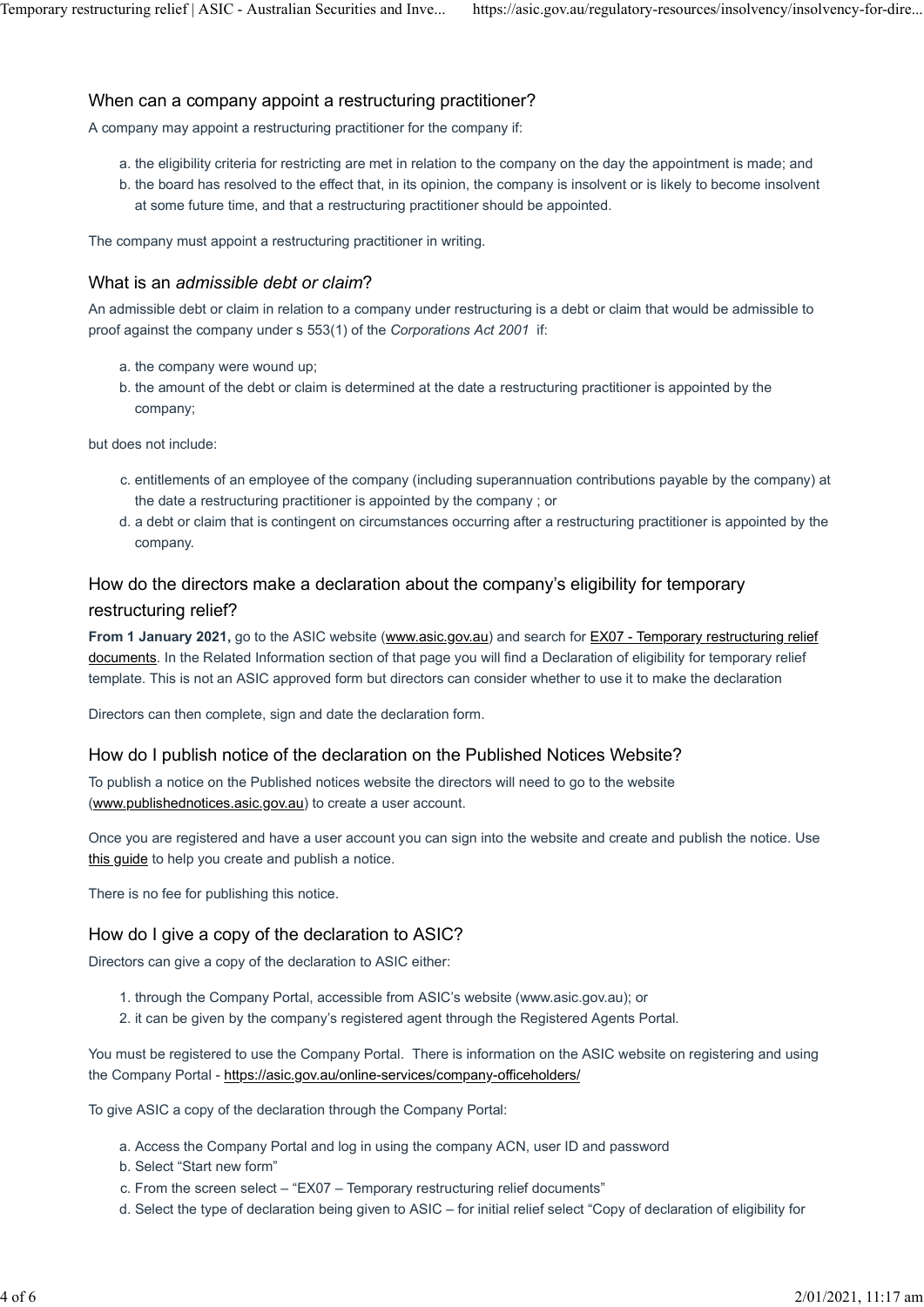temporary restructuring relief (Initial Relief)

- e. Complete the other questions asked
- f. Attach a copy of the declaration
- g. Make the declaration and submit the form

### How do the directors make a declaration about the company's eligibility for extended temporary restructuring relief?

Directors must first resolve that the company is eligible for extended temporary restructuring relief.

From 1 January 2021, go to the ASIC website (www.asic.gov.au) and search for EX07 – Temporary restructuring relief documents. In the Related Information section of that page you will find a Declaration of eligibility for temporary relief template. This is not an ASIC approved form, so is not required to be used but directors may use it to make the declaration.

Directors can then complete, sign and date the declaration.

### How do the directors give a copy of the declaration extending the temporary restructuring relief to ASIC?

Directors can give the declaration with ASIC either:

- 1. through the ASIC Regulatory Portal accessible from ASIC's website(www.asic.gov.au); or
- 2. it can be given by the company's registered agent through the Registered Agents Portal.

You must be registered to use the Company Portal. There is information on the ASIC website on registering and using the Company Portal - https://asic.gov.au/online-services/company-officeholders/

To give ASIC a copy of the declaration through the Company Portal:

- a. Access the Company Portal and log in using the company ACN, user ID and password
- b. Select "Start new form"
- c. From the screen select "EX07 Temporary restructuring relief documents"
- d. Select the type of declaration being given to ASIC for extended relief select "Copy of declaration of eligibility for temporary restructuring relief (Extended Relief)
- e. Complete the other questions asked
- f. Attach a copy of the declaration
- g. Make the declaration and submit the form

### How do I publish notice of the declaration extending the temporary restructuring relief on the Published Notices Website?

Further information on how to do this will be provided in an update to this FAQ.

There is no fee for publishing this notice.

### 3. How does temporary restructuring relief end?

### How does temporary restructuring relief end?

A company ceases to be eligible for temporary restructuring relief if any of the following occurs:

- a. the initial declaration under which the company was eligible for temporary restructuring relief expires;
- b. the directors fail to give a copy of their declaration about the company's eligibility for temporary restructuring relief to ASIC within 5 business days after making the declaration;
- c. a restructuring practitioner, voluntary administrator, liquidator or provisional liquidator is appointed to the company
- d. the directors make a declaration that the company is not eligible or should not be treated as eligible for temporary restructuring relief
- e. the court orders that the company is not to be treated as eligible for temporary restructuring relief. A creditor or ASIC can apply to the court for this order or the court can make the order on its own initiative.